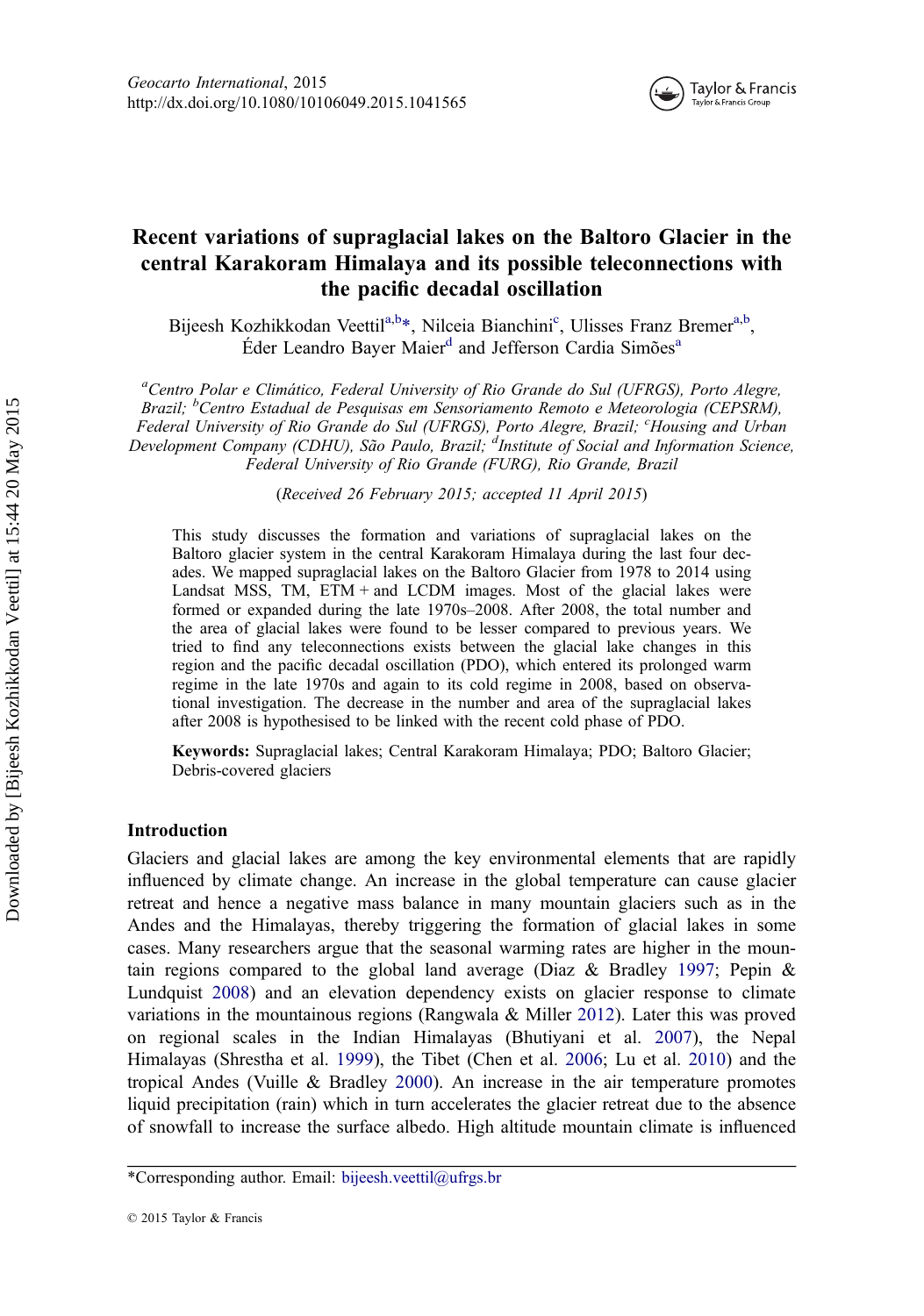by the global circulation patterns, depends on the position in the continental mass, and the distance from ocean (Archer [2001](#page-9-0)). Huge quantity of snow and ice exist in the Hindukush–Karakoram–Himalayan (HKH) Range. Like many other glaciers in the tropical and subtropical region, glaciers in the HKH region were also found to be undergoing a rapid retreat due to the global warming scenarios. In general, Himalayan glaciers are having a spatially variable response to climate change and this response is affected by the presence of supraglacial debris (Scherler et al. [2011\)](#page-10-0).

The Karakoram Range comprises some of the highest peaks in the world and the deepest gorges and canyons in the Trans-Himalayas. The mountains in the Karakoram have more snow cover than in any other mountain systems in the world. The presence of Karakoram batholiths that extend from the Baltoro Glacier to the Chitral (length/ width: 500/20 km) is one of the major geological features of the Karakoram block. Mountain glaciers in the Karakoram Himalaya, many of them are debris-covered, are the major links of hydrological cycle in the area. These glaciers include many of the longest glaciers outside the polar region such as the Siachen, the Hispar, the Biafo, the Baltoro and the Batura, mainly in the Karakoram Range. A few glaciers in the Pamir and Karakoram Himalayas (PKH) were reported to be in a current quiescent state or even undergoing advance (Hewitt [2005\)](#page-9-0). The overall glacier change in the PKH region is not homogenous (Gardelle et al. [2013\)](#page-9-0). Most of the glaciers in this region were studied based on the changes in the glacier length (except for surge-type or debris-covered glaciers).

The presence of supraglacial debris alters the glacier responses to climate change, such as the rate of melting, spatial patterns of mass loss and the formation of glacial lakes. Nearly 2450 glacial lakes were identified in the HKH region in Pakistan (Roohi [2007\)](#page-10-0). Even though there are many glacial lakes in the Karakoram region, potentially dangerous lakes are mainly distributed in the southern sub-river basins as they are not belonging to cirque, end moraine or valley types of glaciers. Climate change events are believed to be the causative agent of recent avalanches and glacial lake outburst floods (GLOF) at higher elevations (>3500 m asl) (Roohi [2007\)](#page-10-0). Glacial lakes are associated with the shrinking or mass loss of glaciers. GLOFs affect lives as well as agriculture and finally the economic situation of the community. The water resources in the Karakoram are highly dependent upon the glacier ablation (Mayer et al. [2010](#page-10-0)).

Historical records indicates that the glaciers in the Karakoram Range have undergone an advance towards the end of 19th and the beginning of the 20th centuries followed by a retreat during 1910–1960 (Roohi [2007](#page-10-0)). Though the winter storms are the major contributor of glacier accumulation, nearly 33% of the high elevation snow accumulation occurs during the summer (Hewitt [1990](#page-9-0)). Glaciers in the eastern part of Karakoram are nurtured during the summer Indian monsoon. In the western parts of the Karakoram, the accumulation occurs during the winter through westerly atmospheric circulations (Bookhagen & Burbank [2010\)](#page-9-0). There is an anomalous behaviour of glaciers in this region – some of the high altitude Karakoram glaciers were claimed to be advancing (Hewitt [2005](#page-9-0)), probably due to the decrease in the maximum and the minimum temperatures and an increase in the winter precipitation which enhances accumulation (Archer  $\&$  Fowler [2004\)](#page-9-0). This indicates that the climate change influence on the Karakoram glaciers shows a different pattern compared to the other parts of the Himalayas (Archer & Fowler [2004](#page-9-0)). Based on available data from the past, Farooq & Khan [\(2004](#page-9-0)) concluded that the climate in Pakistan is changing and is having both spatial and temporal variability. It is observed that there was a decrease in the maximum and minimum air temperature in the north-eastern mountain region and the precipitation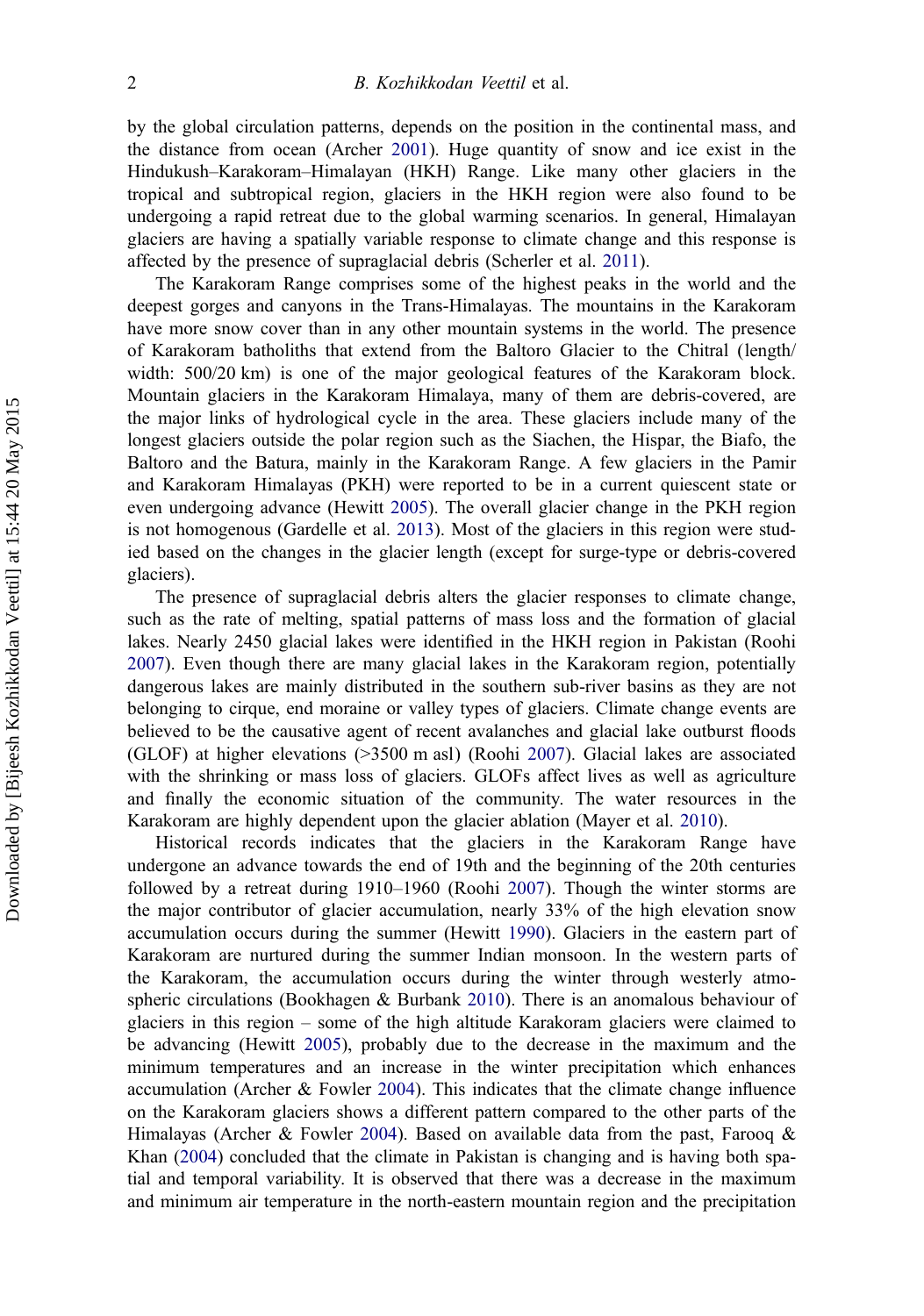<span id="page-2-0"></span>has also increased in this region (Sheikh [2005\)](#page-10-0). In addition, there exists a negative correlation between the altitude and mean daily temperature in this area (Akhtar et al. [2005\)](#page-9-0).

Teleconnections between El Niño-Southern Oscillation (ENSO) and glacier behaviour in the Himalayas (Hasnain [1999\)](#page-9-0) were the subject of research for a long time. However, these studies did not focus on the climate change in the region (Archer & Fowler [2004](#page-9-0)). It is seen, since mid-1970s, that the air temperature in the Himalayan region has been increased by 1 °C (Hasnain [2000\)](#page-9-0). A recent study suggests a combined influence of the pacific decadal oscillation (PDO) and ENSO on glacier behaviour (Veettil et al. [2014\)](#page-10-0), particularly in the Andes. Anomalies in precipitation and temperature can also be used to correlate the changing climate and the glacier behaviour (Hasnain [2000](#page-9-0); Farooq & Khan [2004;](#page-9-0) Roohi [2007;](#page-10-0) Veettil et al. [2014](#page-10-0)). This study focuses on the recent formation and changes of supraglacial lakes on the Baltoro glacier system in the central Karakoram Himalaya using remote sensing during the last four decades and explores the possibility of a teleconnection between the supraglacial lake variations and the ocean–atmosphere oscillations in the Pacific.

#### Study site

The Baltoro Glacier is one of the notable debris-covered glaciers in the central Karakoram Himalaya, in northern Pakistan. It is one of the longest glaciers outside the polar region with an area of  $1500 \text{ km}^2$  and the main glacier extends over a distance of 62 km. No recent surges were reported to this massive glacier. The Baltoro originates from the Concordia (4600 m asl) and is oriented towards the east–west direction. The terminus of the Baltoro is at an altitude of about 3500 m asl and the thickness of debris, which varies from a few millimetres to more than 1 m, increases towards the terminus. Baltoro Glacier system can be divided into five – Urdukas, Gore, Concordia,



Figure 1. The Baltoro glacier system and nearby glaciers (based on Landsat TM subset, acquired in July 1993).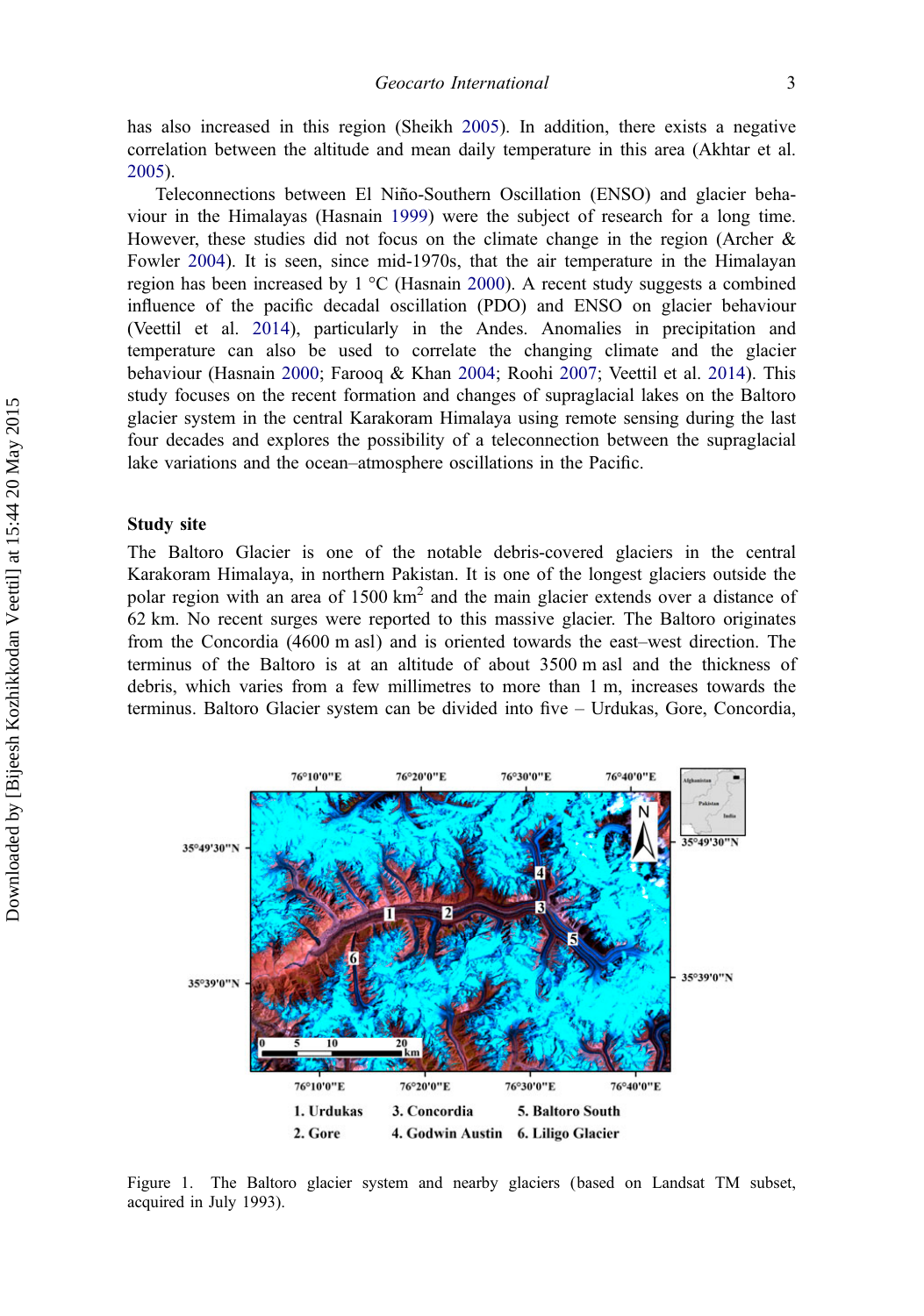Goldwin Austin Glacier and Baltoro South Glacier (Figure [1](#page-2-0)). Other nearby glaciers such as the Liligo Glacier, the Yermanendu Glacier, the Biarchadi Glacier, the Vigne Glacier, the Abruzzi Glacier, the Trango Glacier and the Gasherbrums are also connected to the Baltoro Glacier. Many other small debris-covered glaciers join the main tongue along its margins from the north and the south. The Baltoro, along with the Biafo Glacier, is one of the main contributors of the Shigar River, which is a tributary of the Indus River.

Three major weather systems that influence the Karakoram climate are the westerly storms from the Mediterranean, the summer Indian monsoon and the Tibetan anticyclone. There are some studies suggesting a correlation between the North Atlantic Oscillation (NAO) and rainfall in the Karakoram (Wilby et al. [1997](#page-10-0); Archer & Fowler [2004;](#page-9-0) Afsal et al. [2013](#page-9-0)). The climate in this region is highly influenced by the topography, and the precipitation rate is found to be increasing with the altitude (Quincey et al. [2009\)](#page-10-0). Almost, all the precipitation above 5500 m occurs in the form of snowfall (Mayer et al. [2006\)](#page-10-0) and the maximum precipitation occurs during the winter and the spring. It is also noted that the river discharge in this region tend to maximise in July. Westerly circulation is found to be influencing the climate in the Karakoram more than any other weather systems (Ludecke  $\&$  Kuhle [1991](#page-10-0)). There is a positive trend in the mean and the maximum temperatures during the winter and exists a negative trend during the Indian monsoon (Roohi [2007](#page-10-0)). The warm phases on ENSO were found to be reducing the monsoon strength and thereby causing the westerly to dominate under such conditions (Bishop et al. [2010\)](#page-9-0). The summer prevails during June–August, and the lowest temperature occurs in January. Debris thickness, slope, aspect and altitude are some of the factors that influence the ablation rates in this region. Glaciers and snow start melting during April–July. Due to the high altitude and low rainfall, this region is devoid of vegetation.

#### Data and methodology

The data sets used for this research include Landsat series of images (MSS, TM, ETM + and LCDM) and digital elevation models from SRTM. Despite the lower spatial resolution in the multispectral channels (MSS-60 m; TM, ETM + and LCDM-30 m), Landsat images cover all the tropical glaciers in the world and are freely available [\(http://earthexplorer.usgs.gov/\)](http://earthexplorer.usgs.gov/). In order to ensure visual quality and accuracy in mapping, only cloud-free images taken during the summer season were used in this research. Images were processed using Erdas IMAGINE and ArcGIS software packages.

Currently, glacial lakes are studied mainly using remote sensing that includes falsecolour composite images from multispectral satellite images, water indices and reclassification ramp tables (Xin et al. [2012](#page-10-0)). We mapped the glacial lakes from 1978 to 2014 using Landsat MSS, TM, ETM + and LCDM images. All the images were taken during June–July. The discrimination between supraglacial lakes, and other surface features can be achieved based on the differences in the spectral reflectance of different objects on the earth surface. Water absorbs infrared wavelengths (0.8–2.5 micrometres) and reflects visible wavelengths, particularly in blue channel, at higher rates compared to the surroundings. This maximum absorption in the infrared channel (TM4) and maximum reflection in the visible channel (TM1) is used for creating normalised difference water index  $(NDWI = [TM4 - TM1]/[TM4 + TM1])$  images  $(Huggel 1998; Huggel)$  $(Huggel 1998; Huggel)$  $(Huggel 1998; Huggel)$ et al. [2002](#page-10-0)). Typical NDWI value for lake surfaces varies between −0.6 and −0.85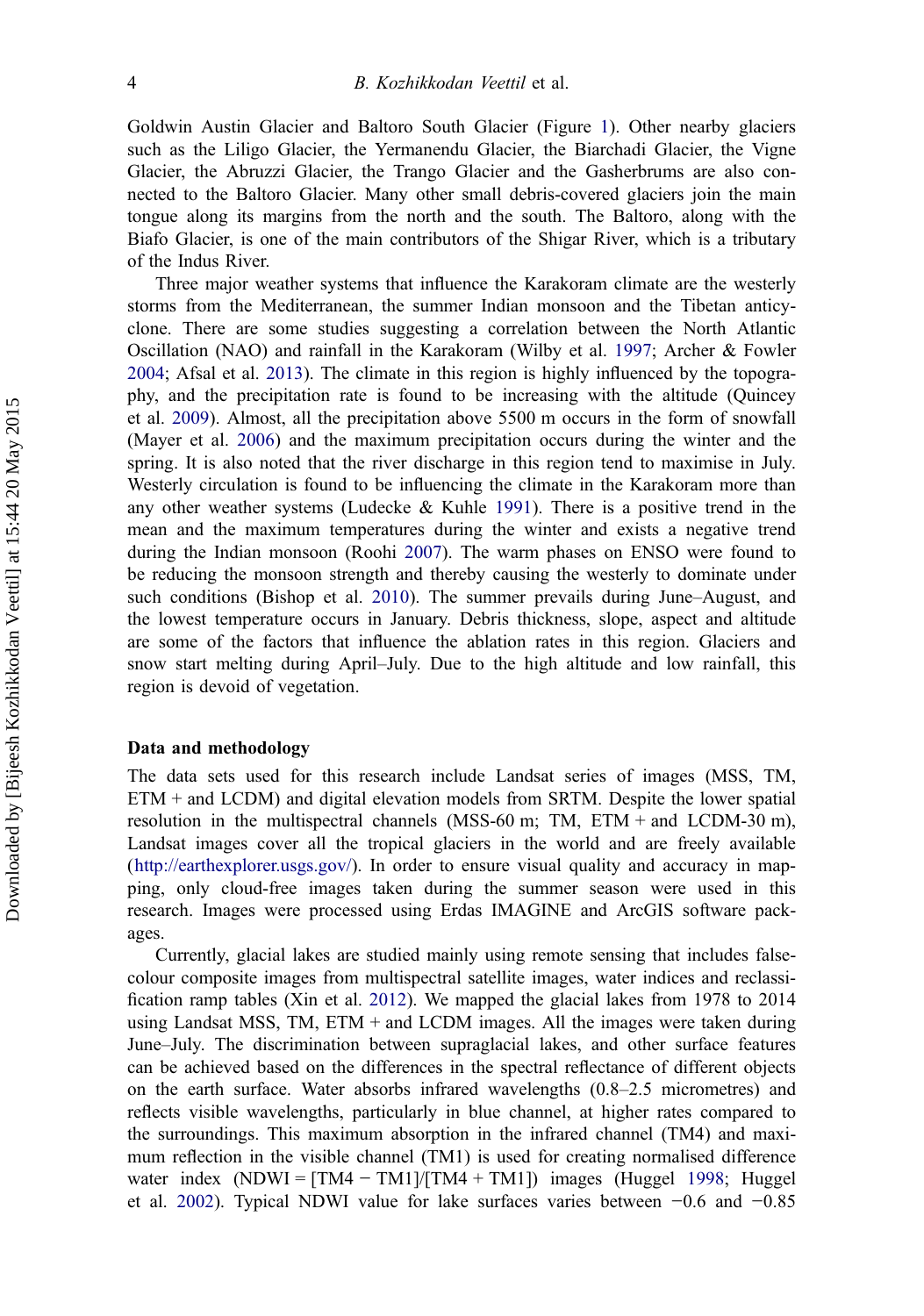(Huggel et al. [2002](#page-10-0)). In this study, we defined the maximum threshold value for mapping the lakes as −0.62 based on visual inspection and comparison with the original images. The selection of the threshold values can be dependent on many factors such as the presence of cloud cover and other atmospheric conditions on the image acquisition date (Huggel et al. [2002](#page-10-0)), and hence, it is nearly impossible to find the accuracy of the lake margins from remote sensing methods other than conducting a field measurement or visual inspection using the original images. Automatic mapping of glacial lakes often causes errors due to the presence of frozen or turbid or proglacial lakes and hence poor results. In this research, we mapped the lakes using NDWI images and then applied some manual editions to improve the lake margins by comparing with the original Landsat images. Later, we compared the glacial lakes with the high-quality Google images and manual editions are done once again. Based on the glacial lakes in Google Earth images, we added the misclassified frozen lakes in to the lakes. This can be done by exporting the thresholded NDWI images into the Google Earth as kml files. Other than glacial lakes, only the river originating from Baltoro exists in the study site, and hence, misclassification of other water bodies as supraglacial lakes has not been occurred.

High resolution (0.5° lat-long), gridded, monthly precipitation, temperature (above 2 m from the ground level) and humidity data during a period of 1948–2008, downloaded from the University of Delaware is used in this research ([http://jisao.washing](http://jisao.washington.edu/data_sets/ud) [ton.edu/data\\_sets/ud](http://jisao.washington.edu/data_sets/ud)). These gridded data sets were created using a large number of station data including Global Historical Climate Network (GHCN2) and archives of Legates & Willmott. However, one of the major limitations of these gridded data sets in the mountain region is the sparseness of in-situ meteorological stations. Almost all the existing meteorological stations are located in the valleys. We calculated the anomalies in the precipitation, temperature and the humidity using linear interpolation using in MATLAB at the study area from the early 1970s–2010s. Owing to the resolution of  $0.5^\circ \times 0.5^\circ$  lat-long and smaller size of the study site, we used only one cell to calculate the anomalies at the study area.

Finally, we compared the changes in the supraglacial lakes on the Baltoro Glacier with the occurrences of ENSO and PDO. Ocean Niño indices (ONI) are available from Climate Prediction Centre (CPC), National Oceanic and Atmospheric Administration (NOAA) ([http://www.cpc.ncep.noaa.gov\)](http://www.cpc.ncep.noaa.gov). The cold and warm episodes during the ENSO were defined when a threshold of  $\pm 0.5$  °C is met for a minimum of five consecutive overlapping seasons. ENSO and PDO have been found to be affecting the tropical glaciers (Arnaud et al. [2001](#page-9-0); Francou et al. [2004;](#page-9-0) Veettil et al. [2014](#page-10-0)), particularly in the tropics. PDO, an index based on the variations in SST in the north Pacific, is downloaded from Joint Institute for the Study of the Atmosphere and Ocean (JISAO) [\(http://jisao.washington.edu/data\\_sets/pdo/](http://jisao.washington.edu/data_sets/pdo/)). Unlike ENSO, PDO persist for several decades in its positive or negative regime. The ENSO and PDO indices were carefully observed for the influence, if any, on the glacier behaviour in the study site.

#### Results and discussion

The changes in the area and the number of glacial lakes in the Baltoro glacier system in 1978, 1993, 2002 and 2011 are given in Table [1](#page-5-0). In our study, we defined major supraglacial lakes as those having an area  $>0.2$  km<sup>2</sup> based on Bajracharya and Mool [\(2014](#page-9-0)). It is seen from the results that there was an increase in the number and area of supraglacial lakes from the late 1970s towards the late 2000s and at present in a state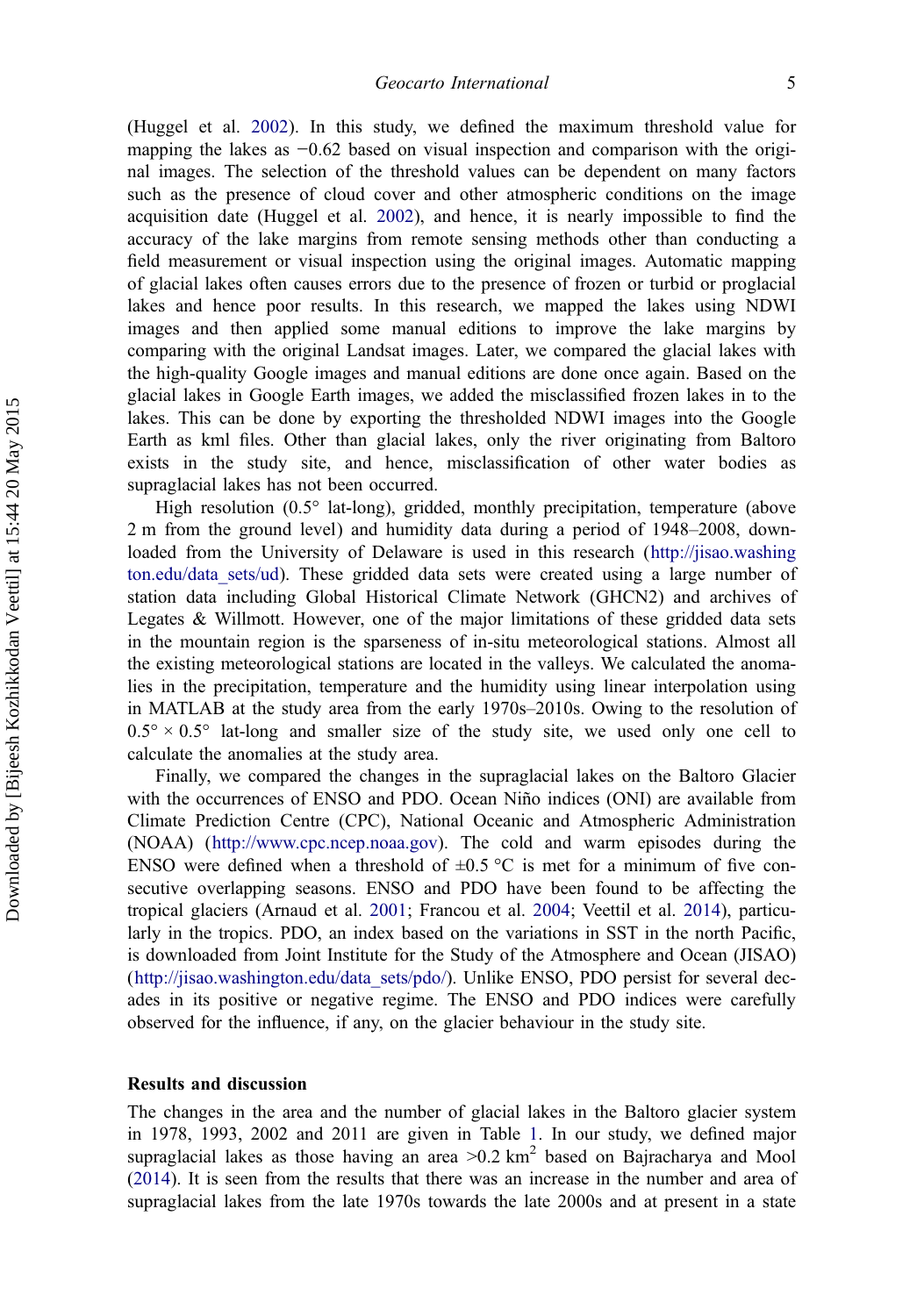| Year/Month   | Number of lakes<br>$(\text{area} \ge 0.005 \text{ km}^2)$ | Total area of lakes<br>(in km <sup>2</sup> ) | Number of lakes<br>$(\text{area} > 0.02 \text{ km}^2)$ |
|--------------|-----------------------------------------------------------|----------------------------------------------|--------------------------------------------------------|
| $1978$ /July | 77                                                        | 1.145                                        | 10                                                     |
| 1993/July    | 130                                                       | 1.948                                        | 23                                                     |
| $2002$ /June | 160                                                       | 2.395                                        | 28                                                     |
| $2014$ /June | 156                                                       | 2.164                                        | 24                                                     |

<span id="page-5-0"></span>Table 1. Changes in glacial lakes from 1978 to 2014.

of stability or even a trivial decrease. Even though TM5 or TM7 channels can be used instead of TM4 for calculating lakes, we used TM4 in this study due to its accuracy in discriminating water from ice and snow, which is important in a glaciated environment (Huggel et al. [2002](#page-10-0)).

Formation and expansion of glacial lakes occurs as a result of glacier retreat, and hence, it is expected in a warming climate. As given above in the results, the number and area of glacial lakes on the Baltoro Glacier have been increased during 1978–2008, and then there is a small change in this trend towards the present. However, it is found that there was a debris accumulation at the Concordia in the case of the Baltoro Glacier during 1998–2002 (Veettil [2009\)](#page-10-0), and detection of glacial lakes can be biased due to the increased debris transport. While glaciers in the eastern and central Himalayas are melting rapidly, a number of steady state or positive mass balance glaciers are observed in the Karakoram and western Himalaya (Bolch et al. [2012](#page-9-0)). A recent study (Gardelle et al. [2013](#page-9-0)) calculated a 'Karakoram–Pamir anomaly' based on the mass balance changes (in m.w.e.yr<sup>-1</sup>) of mountain glaciers at West Nepal (-0.32 ± 0.13), Spiti Lahaul (−0.45 ± 0.13) and Pamir (+0.14 ± 0.13) during 1999–2011, Karakoram East  $(+0.11 \pm 0.14)$  during 1999–2010, and Hindu Kush  $(-0.12 \pm 0.16)$  and Karakoram West (+0.09  $\pm$  0.18) during 1998–2008. Areas above 35°N in the Karakoram are more influenced by the westerly winds, and those below 35°N are more influenced by the monsoon (Roohi [2007](#page-10-0)). It is seen that the Indian summer monsoon has been weakened since the middle of the twentieth century, which enhanced the solid precipitation (snowfall) in the eastern Himalaya (Bollasina et al. [2011](#page-9-0)). In contrast, the maximum and the minimum temperatures in the western Himalayas have been increased since late 1980s (Shekhar et al. [2010\)](#page-10-0). It can be argued that this differentiation in the meteorological conditions might be the real cause of heterogeneous glacier response to climate change in the Karakoram region.

The formation and the evolution of supraglacial lakes on debris-covered glaciers are more complex due to the altered spatial pattern of mass loss. Other than frontal recession of glaciers, formation and growth of melt water ponds also indicates a warming climate (Scherler et al. [2011\)](#page-10-0). In the case of debris-covered glaciers, ablation is less towards the terminus due to the thick debris mantle and may increase up to a long distance from the terminus. At higher altitudes, ablation is less and thus glacial lakes form somewhere between the terminus and the equilibrium line. In order to form large glacial lakes, the surface must be having a slope  $\langle 2^{\circ} \rangle$  and appropriate mass balance conditions must be prevailing to create sufficient melt water (Reynolds [2000](#page-10-0)). Normally, if the surface slope is  $>10^{\circ}$ , no glacial ponds were reported so far. Debris thickness is also a factor which controls the mass loss and hence the formation of supraglacial ponds. The insulation effect of debris cover beyond certain thickness (threshold thickness) can also lead to lower ablation characteristics (Haidong et al. [2006\)](#page-9-0). In contrary to the reported Karakoram anomaly or Karakoram–Pamir anomaly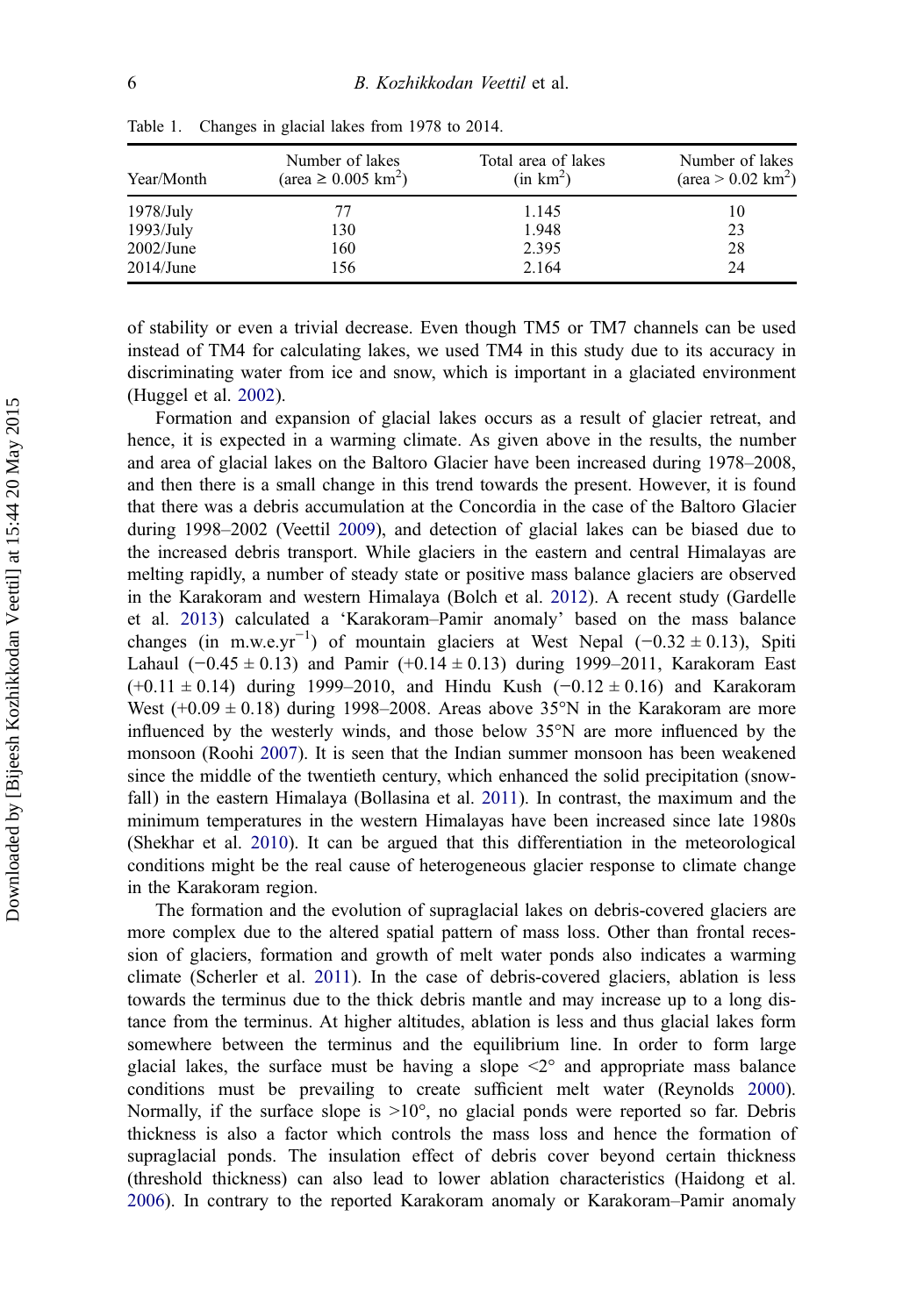<span id="page-6-0"></span>from the late 1990s (Hewitt [2005;](#page-9-0) Gardelle et al. [2013\)](#page-9-0), the increase in the number and area of glacier lakes indicates that the glacier mass loss continued until the late 2000s. These results agree with the outcome of the research conducted by Kozhikkodan Veettil et al [\(2014](#page-10-0)) on the nearby Bilafond Glacier using remote sensing and Mukhopadhyay and Khan [\(2014](#page-10-0)) based the mass balance measurement on the Baltoro Glacier and also on the river flows from the Baltoro glacier system. Due to the exceptional advance by many high altitude debris-covered glaciers in the Karakoram Himalayas, these glaciers



Figure 2. Calculated anomalies in: (a) precipitation (b) temperature and (c) humidity at the Baltoro glacier system during 1970–2010.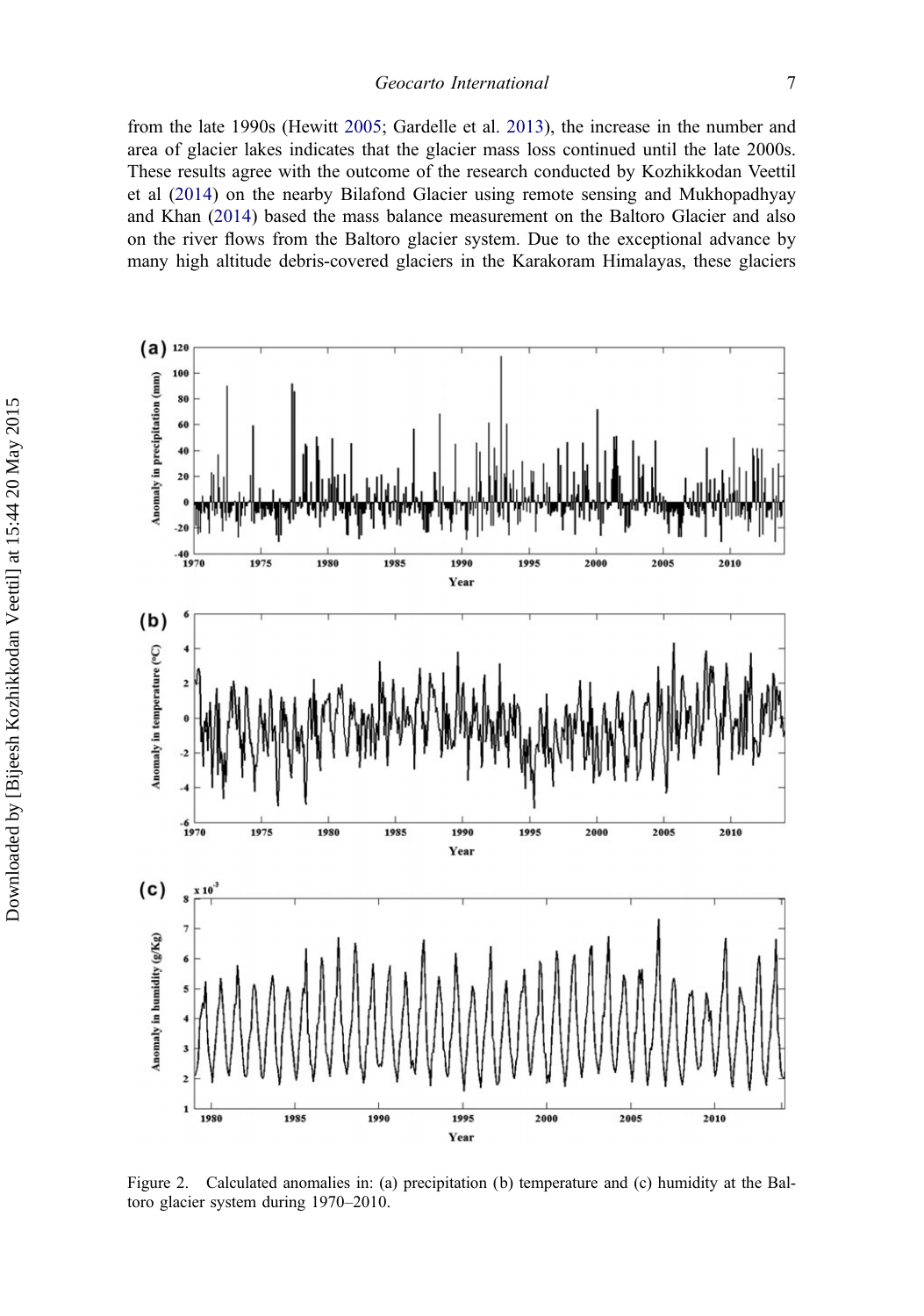were considered as unsuitable indicators of recent climate change (Scherler et al. [2011](#page-10-0)). In the case of Baltoro Glacier, no such unsuitability has been found, so far.

The calculated anomalies in precipitation, temperature and humidity are given in Figure [2.](#page-6-0) The highest measured annual precipitation at the Baltoro region has been reduced during 1995–2015 compared to 1970–1990, and the temperature patterns are found to be the opposite. The humidity values in the last four decades at the study sites reached its maximum during 2007–2008, almost when the PDO entered its negative regime. It is known that higher the air temperature, the capacity of the atmosphere to hold water increase and hence precipitation (snow/rain) can be higher due to the increased humidity. Since the central Karakoram is more influenced by Western Weather Patterns in the winter, higher snow feeding on glaciers is expected. NAO also controls the intensity of westerly is this region. A negative phase of Southern Oscillation (i.e. positive phase NAO) was mostly followed by heavy winter snowfall in northern Pakistan (Afsal et al. [2013\)](#page-9-0).

The interannual relationship between ENSO and global climate can be modulated by PDO (Veettil et al. [2014;](#page-10-0) Wang et al. [2014](#page-10-0)). The warm regime of PDO is found to be associated with lower summer precipitation and eventually draughts in the Indian subcontinent and is found to accelerate the influence the ENSO on monsoon rainfall (Krishnamurthy & Krishnamurthy [2014\)](#page-10-0). As seen from Figure 3, the positive regime of PDO has begun after 1975 and lasted until the end of 2007. El Niño events during the warm regime of PDO during the study period occurred in 1983, 1987, 1988, 1992, 1998 and 2003 and during the cold regime of PDO in 1973, 1977, 1995, 2007 and 2010. Statistical methods has already proved that ENSO is the better contributor of precipitation activity over HKH region (Afsal et al. [2013](#page-9-0)), and this influence is altered by phase changes of PDO (Kim et al. [2014\)](#page-10-0). In this research, we focused on the El Niño events during the warm regime of PDO and La Niña events during the cold regimes as



Figure 3. ENSO (at Niño 3.4 region) and PDO (coloured) indices, 1945–2014 (Veettil et al. [2014\)](#page-10-0).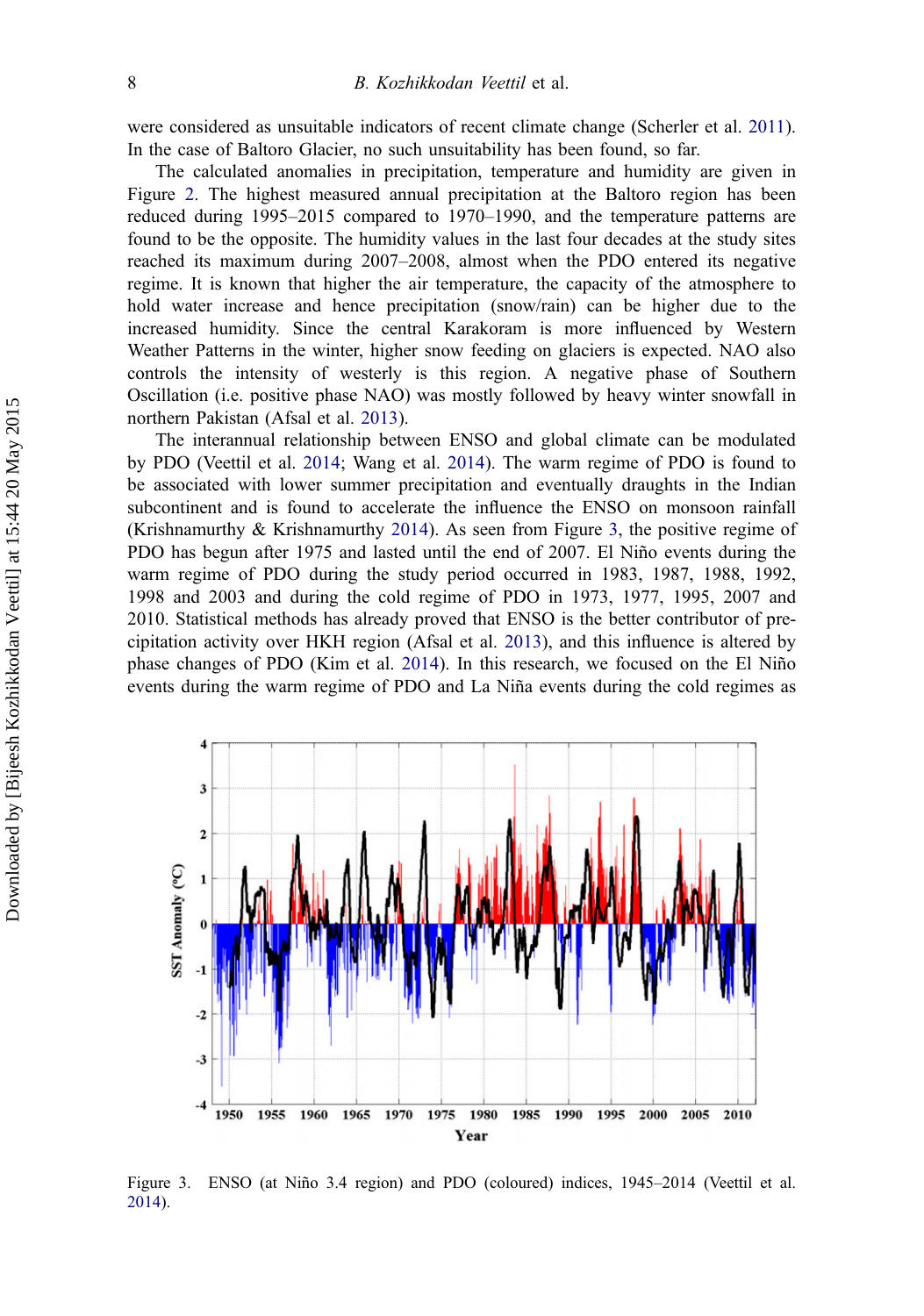they represent extreme (cold/warm) phases. It is observed that the average sea surface temperature has been increased during 1975–2010.

Tropical Pacific circulation anomalies have a major influence on the South Asian monsoon variability (Krishnamurthy & Kirtman [2009](#page-10-0)). ENSO and PDO were found to influence the east Asian winter monsoon in a combined mode (Kim et al. [2014\)](#page-10-0). Since the precipitation annual cycle in the HKK region is monsoon-dominated, considering PDO and ENSO influences in this region is important. In addition, monsoon influence across the Himalaya shows an east–west gradient (Cannon et al. [2015](#page-9-0)). During (El Niño + warm PDO), east Asian summer monsoon is weakened due to the transport of warm and wet conditions by southerly wind anomalies to the continent and the opposite is true during  $(La Niña + cold PDO)$  (Kim et al. [2014](#page-10-0)). All these factors indicate the possibility of a teleconnection between the PDO and the glacier behaviour in the central Karakoram.

#### Conclusions

The objective of this study was to monitor glacial lake changes in the Baltoro Glacier system in the Karakoram Himalaya during 1978–2014 and to understand the changes in the precipitation, temperature and humidity during the study period by calculating their anomalies. It is seen that there was a positive trend in the formation and expansion of supraglacial lakes during 1978–2008 in this region, and then, there was a trivial decrease recently. We also explored the possibility of a correlation between the glacial lakes changes and the variability in PDO and ENSO. The recent decrease, though small, in the number of lakes and their area is found to be happened surprisingly and exactly during the PDO regime shift during late 2000s. The formation and expansion of glacial lakes occurred during the warm regime of PDO, in particular in phase with the ENSO. However, further studies are needed to find more evidence for a direct relationship between PDO and the Karakoram climate. Further research can be done by analysing the river flow patterns from the nearest gauging stations. Since the genetic source of June–July flows are the seasonal snow, the precipitation patterns can be more visible from summer flows. The mineral behaviour can be important in quantizing the glacial lake formation on debris-covered glaciers because dissolved mineral ions can reduce the freezing point that prevent refreezing of supraglacial lakes when the air temperature is back to its previous state (of lower temperature). Finally, debris thickness distribution from fieldwork can provide valuable information on the influence of recent climate change on the Baltoro glacier system. It is important to understand the influence of global climate forcing on regional climate at high altitudes and invest more on meteorological stations. Present knowledge on climate change influence on glaciers in this region can also be improved using the past climate records such as based on ice core analysis.

#### Acknowledgements

We are grateful to the United States Geological Survey (USGS) for providing orthorectified Landsat images free of cost. We express our sincere thanks for the constructive comments from two anonymous reviewers.

#### Disclosure statement

No potential conflict of interest was reported by the authors.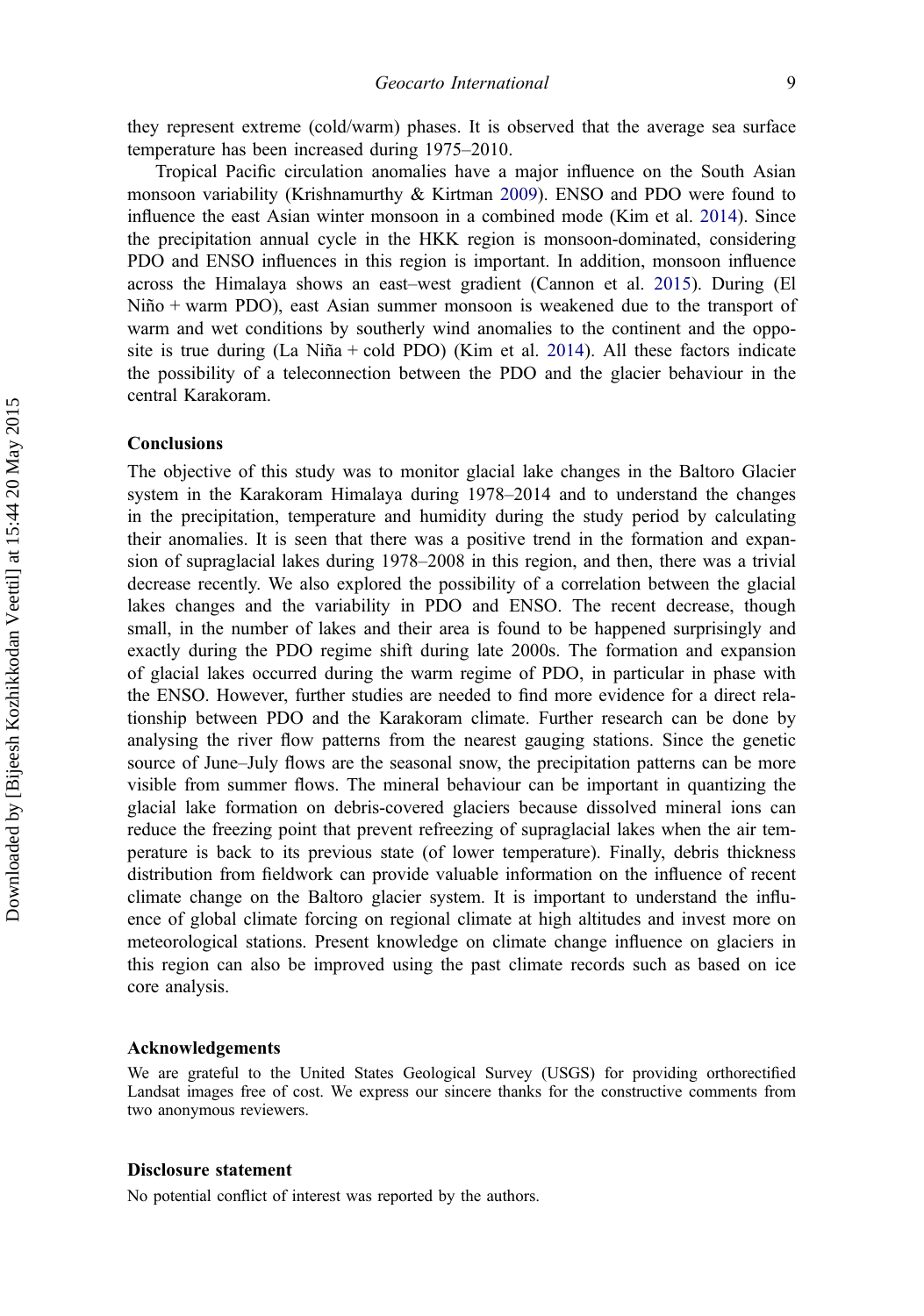### <span id="page-9-0"></span>Funding

This work was supported by Fundação de Amparo à Pesquisa do Estado do Rio Grande do Sul, Brazil PhD Scholarship; National Institute of Science and Technology (INCT), Cryosphere Division, Federal University of Rio Grande do Sul (UFRGS), Brazil.

#### References

- Afsal M, Haroon MA, Rana AS, Imran A. 2013. Influence of North Atlantic oscillations and Southern oscillations on winter precipitation of Northern Pakistan. Pak J Meteorol. 9:1–8.
- Akhtar M, Ahmad N, Hussain SP. 2005. Climate change in the Upper Indus Basin of Pakistan: a case study. Proceedings of the National Workshop on Global Change Perspective in Pakistan – Challenges, Impacts, Opportunities and Prospects; April 28–30; Islamabad, Pakistan.
- Archer DR. 2001. The climate and hydrology of northern Pakistan with respect to the assessment of flood risks to hydropower schemes. Unpublished Report, Lahore: GTZ/WAPDA/VSO.
- Archer DR, Fowler HJ. 2004. Spatial and temporal variations in precipitation in the Upper Indus Basin, global teleconnections and hydrological implications. Hydrol Earth Syst Sci. 8:47–61.
- Arnaud Y, Muller F, Vuille M, Ribstein P. 2001. El Niño-Southern Oscillation (ENSO) influence on a Sajama volcano glacier (Bolivia) from 1963 to 1998 as seen from Landsat data and aerial photography. J Geophys Res. 106:17773–17784.
- Bajracharya SR, Mool P. 2014. Glaciers, glacial lakes and glacial lake outburst floods in the Mount Everest region Nepal. Ann Glaciol. 50:81–86.
- Bhutiyani M, Kale V, Pawar N. 2007. Long-term trends in maximum, minimum and mean annual air temperatures across the Northwestern Himalaya during the twentieth century. Clim Change. 85:159–177.
- Bishop MP, Bush ABG, Copland L, Kamp U, Owen LA, Seong YB, Shroder JF. 2010. Climate change and mountain topographic evolution in the Central Karakoram, Pakistan. Ann Assoc Am Geogr. 100:772–793.
- Bolch T, Kulkarni A, Kääb A, Huggel C, Paul F, Cogley JG, Frey H, Kargel JS, Fujita K, Scheel M, Bajracharya S, Stoffel M. 2012. The state and fate of Himalayan glaciers. Science. 336:310–314.
- Bollasina MA, Ming Y, Ramaswamy V. 2011. Anthropogenic aerosols and the weakening of the South Asian summer monsoon. Science. 334:502–505.
- Bookhagen B, Burbank DW. 2010. Toward a complete Himalayan hydrological budget: spatiotemporal distribution of snowmelt and rainfall and their impact on river discharge. J Geophys Res. 115:1–25.
- Cannon F, Carvalho LMV, Jones C, Bookhagen B. 2015. Multi-annual variations in winter westerly disturbance activity affecting the Himalaya. Clim Dyn. 44:441–455.
- Chen S, Liu Y, Thomas A. 2006. Climatic change on the Tibetan Plateau: potential evapotranspiration trends from 1961–2000. Clim Change. 76:291–319.
- Diaz HF, Bradley RS. 1997. Temperature variations during the last century at high elevation sites. Clim Change. 36:253–279.
- Farooq AB, Khan AH. 2004. Climate change perspective in Pakistan. Proceedings of the Workshop on Capacity Building on Global Change Research; June 8–10; Islamabad, Pakistan.
- Francou B, Vuille M, Favier V, Cáceres B. 2004. New evidence for an ENSO impact on low-latitude glaciers: Antizana 15, Andes of Ecuador, 0°28′S. J Geophys Res. 109:1–17.
- Gardelle J, Berthier E, Arnaud Y, Kääb A. 2013. Region-wide glacier mass balance over the Pamir–Karakoram–Himalaya during 1999–2011. Cryosphere. 7:1263–1286.
- Haidong H, Yongjing D, Shiyin L. 2006. A simple model to estimate ice ablation under a thick debris layer. J Glaciol. 52:528–536.
- Hasnain SI. 1999. Himalayan glaciers: hydrology and hydrochemistry. New Delhi: Allied.
- Hasnain SI. 2000. Status of the glacier research in the HKH region. Kathmandu: ICIMOD.
- Hewitt K. 1990. Overall report: Pakistan snow and ice Hydrology Project, Upper Indus Basin SIHP, Cold Regions Research Centre. Wilfrid Laurier University: Canada, 179 pp.
- Hewitt K. 2005. The Karakoram Anomaly? Glacier expansion and the 'Elevation Effect', Karakoram Himalaya. Mt Res Dev. 25:332–340.
- Huggel C. 1998. Periglaziale Seen im Luft- und Satellitenbild [Periglacial lakes from aerial and satellite imagery] [Diploma thesis, Geography]. Zurich: University of Zurich.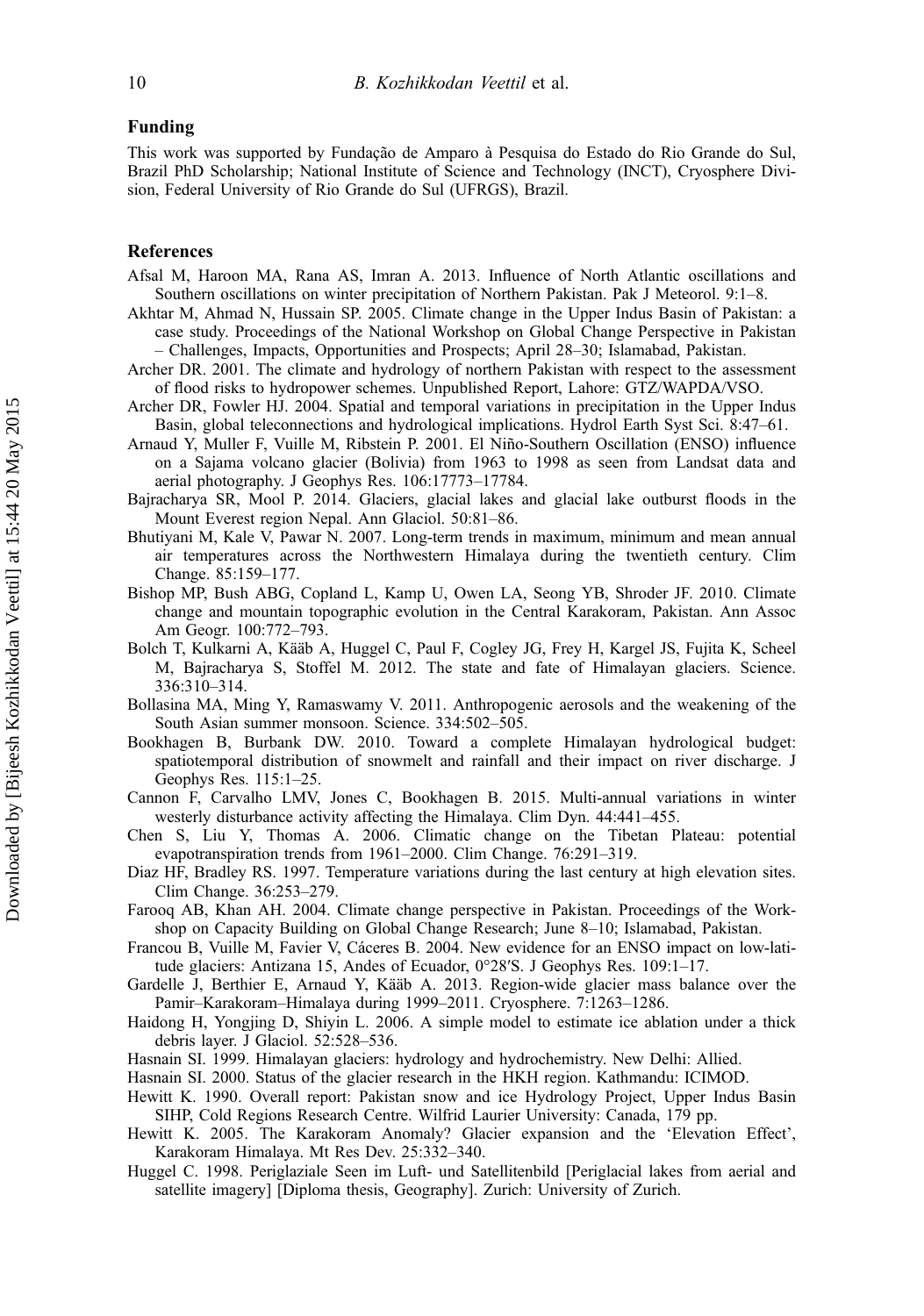- <span id="page-10-0"></span>Huggel C, Kääb A, Haeberli W, Teysseire P, Paul F. 2002. Remote sensing based assessment of hazards from glacier lake outbursts: a case study in the Swiss Alps. Can Geotech J. 39:316–330.
- Kim JW, Yeh SW, Chang EC. 2014. Combined effect of El Niño-Southern Oscillation and Pacific Decadal Oscillation on the East Asian winter monsoon. Clim Dyn. 42:957–971.
- Krishnamurthy V, Kirtman BP. 2009. Relation between Indian Monsoon Variability and SST. J Clim. 22:4437–4458.
- Krishnamurthy L, Krishnamurthy V. 2014. Influence of PDO on South Asian summer monsoon and monsoon–ENSO relation. Clim Dyn. 42:2397–2410.
- Lu A, Kang S, Li Z, Theakstone W. 2010. Altitude effects of climatic variation on Tibetan Plateau and its vicinities. J Earth Sci. 21:189–198.
- Ludecke C, Kuhle M. 1991. Comparison of meteorological observations at Mt. Everest and K2: examples of the 1984 and 1986 expedition. Meteorol Atmos Phys. 47:55–60.
- Mayer C, Lambrecht A, Belò M, Smiraglia C, Diolaiuti G. 2006. Glaciological characteristics of the ablation zone of Baltoro glacier, Karakoram, Pakistan. Ann Glaciol. 43:123–131.
- Mayer C, Lambrecht A, Mihalcea C, Belò M, Diolaiuti G, Smiraglia C, Bashir F. 2010. Analysis of glacial meltwater in Bagrot Valley, Karakoram. Mt Res Dev. 30:169–177.
- Mukhopadhyay B, Khan A. 2014. Rising river flows and glacial mass balance in central Karakoram. J Hydrol. 513:192–203.
- Pepin N, Lundquist J. 2008. Temperature trends at high elevations: patterns across the globe. Geophys Res Lett. 35: L14701. Available from: <http://dx.doi.org/10.1029/2008GL034026>
- Quincey DJ, Copland L, Mayer C, Bishop M, Luckman A, Belò M. 2009. Ice velocity and climate variations for Baltoro Glacier, Pakistan. J Glaciol. 55:1061–1071.
- Rangwala I, Miller JR. 2012. Climate change in mountains: a review of elevation-dependent warming and its possible causes. Clim Change. 114:527–547.
- Reynolds JM. 2000. On the formation of supraglacial lakes on debris-covered glaciers. Debris-covered glaciers, 264: 153–161. IAHS Publications
- Roohi R. 2007. Research on global changes in Pakistan. In: Baudo R, Tartari G, Vuillermoz E, editors. Mountains witnesses of global changes. Amsterdam: Elsevier; p. 329–340.
- Scherler D, Bookhagen B, Strecker MR. 2011. Spatially variable response of Himalayan glaciers to climate change affected by debris cover. Nat Geosci. 4:156–159.
- Sheikh MM. 2005. Region-wise climate change in Pakistan (1951–2000). Proceedings of the National Workshop on Global Change Perspective in Pakistan – Challenges, Impacts, Opportunities and Prospects; April 28–30; Islamabad, Pakistan.
- Shekhar M, Chand H, Kumar S, Srinivasan K, Ganju A. 2010. Climate change studies in the western Himalaya. Ann Glaciol. 51:105–112.
- Shrestha A, Wake C, Mayewski P, Dibb J. 1999. Maximum temperature trends in the Himalaya and its vicinity: an analysis based on temperature records from Nepal for the period 1971– 94. J Climate. 12:2775–2786.
- Veettil BK. 2009. Use of Landsat TM imagery for mapping debris-covered glaciers in the Karakoram Himalayas, Northern Pakistan. [Unpublished MSc thesis]. Dundee: University of Dundee.
- Veettil BK, Leandro Bayer Maier É, Bremer UF, de Souza SF. 2014. Combined influence of PDO and ENSO on northern Andean glaciers: a case study on the Cotopaxi ice-covered volcano, Ecuador. Clim Dyn. 43:3439–3448.
- Kozhikkodan Veettil B, Franz Bremer F, Efrain Bica Grondona A, Florencio De Souza S. 2014. Recent changes occurred in the terminus of the debris-covered Bilafond Glacier in the Karakoram Himalayas using remotely sensed images and digital elevation models (1978–2011). J Mt Sci. 11:398–406.
- Vuille M, Bradley R. 2000. Mean annual temperature trends and their vertical structure in the tropical Andes. Geophys Res Lett. 27:3885–3888.
- Wang S, Huang J, He Y, Guan Y. 2014. Combined effects of the Pacific Decadal Oscillation and El Niño-Southern Oscillation on Global Land Dry–Wet Changes. Sci Rep. 4:1–8.
- Wilby RL, O′Hare G, Barnsley N. 1997. The North Atlantic Oscillation and British Isles climate variability, 1865–1996. Weather. 52:266–276.
- Xin W, Shiyin L, Wanqin G, Xiaojun Y, Zongli J, Yongshun H. 2012. Using remote sensing data to quantify changes in glacial lakes in the Chinese Himalaya. Mt Res Dev. 32:203–212.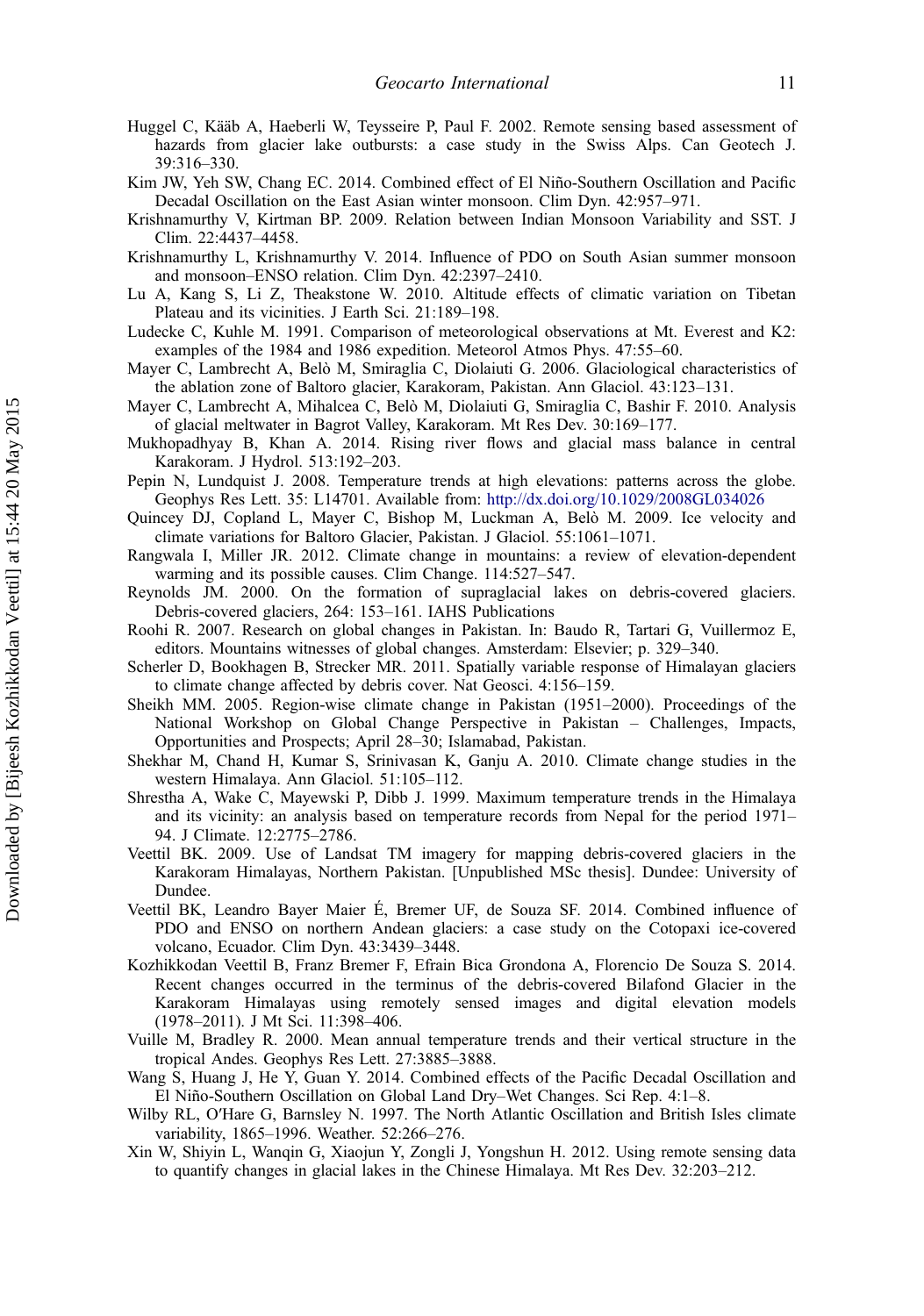This article was downloaded by: [Bijeesh Kozhikkodan Veettil] On: 20 May 2015, At: 15:44 Publisher: Taylor & Francis Informa Ltd Registered in England and Wales Registered Number: 1072954 Registered office: Mortimer House, 37-41 Mortimer Street, London W1T 3JH, UK





# **Geocarto International**

Publication details, including instructions for authors and subscription information: <http://www.tandfonline.com/loi/tgei20>

**Recent variations of supraglacial lakes on the Baltoro Glacier in the central Karakoram Himalaya and its possible teleconnections with the pacific decadal oscillation**

Bijeesh Kozhikkodan Veettil<sup>ab</sup>, Nilceia Bianchini<sup>c</sup>, Ulisses Franz Bremer<sup>ab</sup>, Éder Leandro Bayer Maier<sup>d</sup> & Jefferson Cardia Simões<sup>a</sup> <sup>a</sup> Centro Polar e Climático, Federal University of Rio Grande do Sul (UFRGS), Porto Alegre, Brazil

**<sup>b</sup> Centro Estadual de Pesquisas em Sensoriamento Remoto e** Meteorologia (CEPSRM), Federal University of Rio Grande do Sul (UFRGS), Porto Alegre, Brazil

<sup>c</sup> Housing and Urban Development Company (CDHU), São Paulo, Brazil

<sup>d</sup> Institute of Social and Information Science, Federal University of Rio Grande (FURG), Rio Grande, Brazil

Accepted author version posted online: 16 Apr 2015.Published online: 20 May 2015.

**To cite this article:** Bijeesh Kozhikkodan Veettil, Nilceia Bianchini, Ulisses Franz Bremer, Éder Leandro Bayer Maier & Jefferson Cardia Simões (2015): Recent variations of supraglacial lakes on the Baltoro Glacier in the central Karakoram Himalaya and its possible teleconnections with the pacific decadal oscillation, Geocarto International, DOI: [10.1080/10106049.2015.1041565](http://www.tandfonline.com/action/showCitFormats?doi=10.1080/10106049.2015.1041565)

**To link to this article:** <http://dx.doi.org/10.1080/10106049.2015.1041565>

## PLEASE SCROLL DOWN FOR ARTICLE

Taylor & Francis makes every effort to ensure the accuracy of all the information (the "Content") contained in the publications on our platform. However, Taylor & Francis, our agents, and our licensors make no representations or warranties whatsoever as to the accuracy, completeness, or suitability for any purpose of the Content. Any opinions and views expressed in this publication are the opinions and views of the authors, and are not the views of or endorsed by Taylor & Francis. The accuracy of the Content should not be relied upon and should be independently verified with primary sources